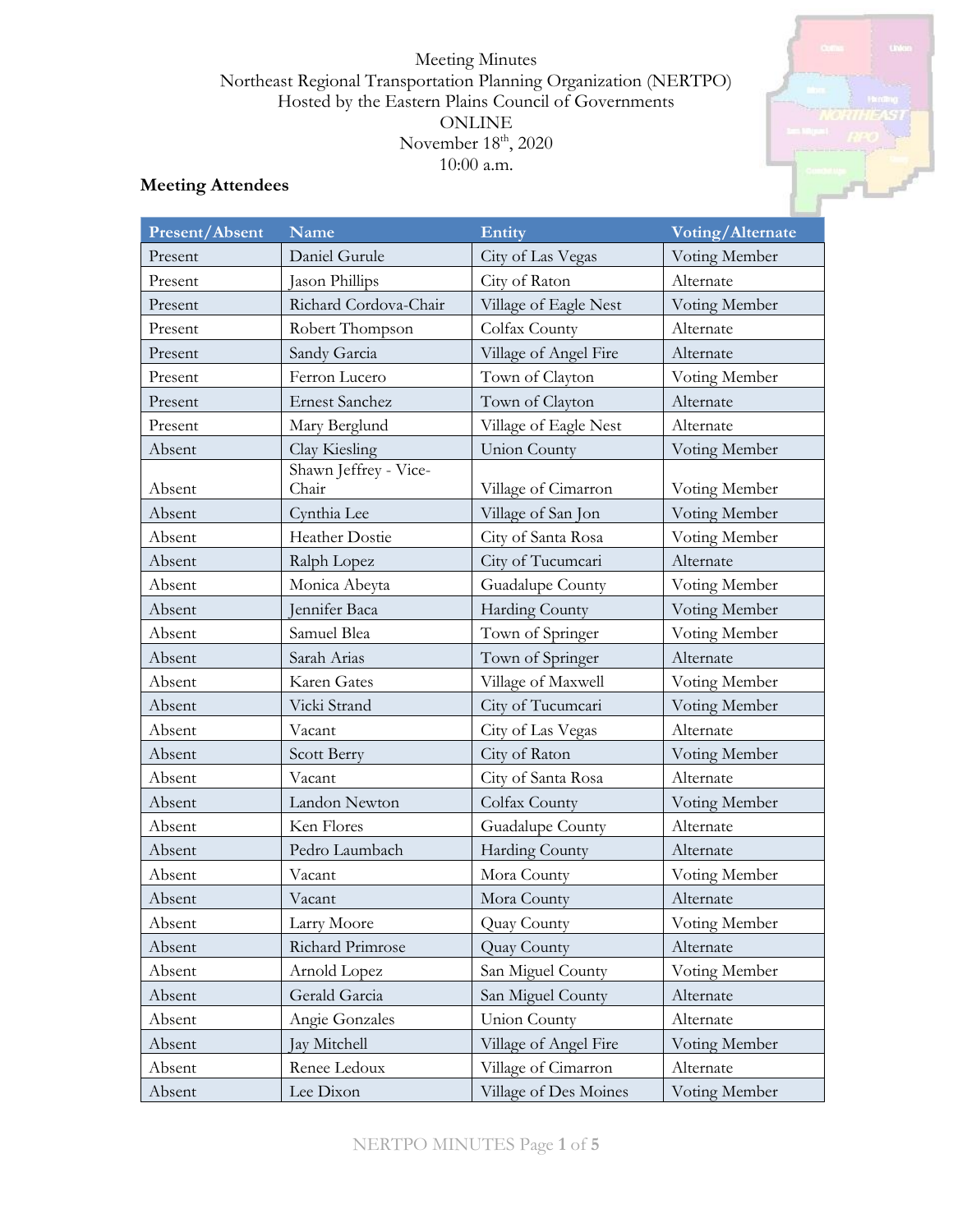|        |                    |                        |               | unter     |
|--------|--------------------|------------------------|---------------|-----------|
| Absent | Scott Warner       | Village of Des Moines  | Alternate     |           |
| Absent | Diane Brown        | Village of Folsom      | Voting Member |           |
| Absent | Mike Schoonover    | Village of Folsom      | Alternate     | Handing : |
| Absent | Mignon Saddoris    | Village of Grenville   | Voting Member |           |
| Absent | Lynn Wiseman       | Village of Grenville   | Alternate     |           |
| Absent | Anita Allen        | Village of House       | Voting Member |           |
| Absent | Sherwin W. Martin  | Village of House       | Alternate     |           |
| Absent | Scott Parnell      | Village of Logan       | Voting Member |           |
| Absent | Russell Feerer     | Village of Logan       | Alternate     |           |
| Absent | Joanna Taylor      | Village of Maxwell     | Alternate     |           |
| Absent | Daniela Johnson    | Village of Mosquero    | Voting Member |           |
| Absent | Connie Cook        | Village of Mosquero    | Alternate     |           |
| Absent | Vacant             | Village of Pecos       | Alternate     |           |
| Absent | Telesfor Benavidez | Village of Pecos       | Voting Member |           |
| Absent | Donna Sue Milson   | Village of Roy         | Voting Member |           |
| Absent | Matthew Baca       | Village of Roy         | Alternate     |           |
| Absent | Wade Lane          | Village of San Jon     | Alternate     |           |
| Absent | Laudente Quintana  | Village of Wagon Mound | Voting Member |           |
| Absent | Nora Sanchez       | Village of Wagon Mound | Alternate     |           |

#### **Planners, NMDOT, and State Agencies**

Raul Rodriguez III – Eastern Plains Council of Governments (EPCOG) Steve Fischer – North Central NM Economic Development District (NCNMEDD) Vincent M Soule – EPCOG Alexis Padilla – NM Department of Transportation (NMDOT) Joseph Moriarity, AICP – NMDOT Planning Division Jai Courtney – EPCOG Lesah R. Sedillo – NCNMEDD Samantha Sandoval – NMDOT District 4 John Herrera – NMDOT District 4 Vijay Ummadi – NMDOT Transit & Rail Division

#### **Guests**

Eva Lawrence – Golden Spread Rural Frontier Coalition Marcelino Roybal – City Meadow Express Richard Runyon – Dennis Engineering Company

## **I. Call to Order**

The Meeting was called to order at 10:09 AM by Chairman Richard Cordova.

## **II. Pledge of Allegiance/New Mexico State Flag**

The Pledge of Allegiance and the salute to the New Mexico State Flag was led by Chairman Cordova.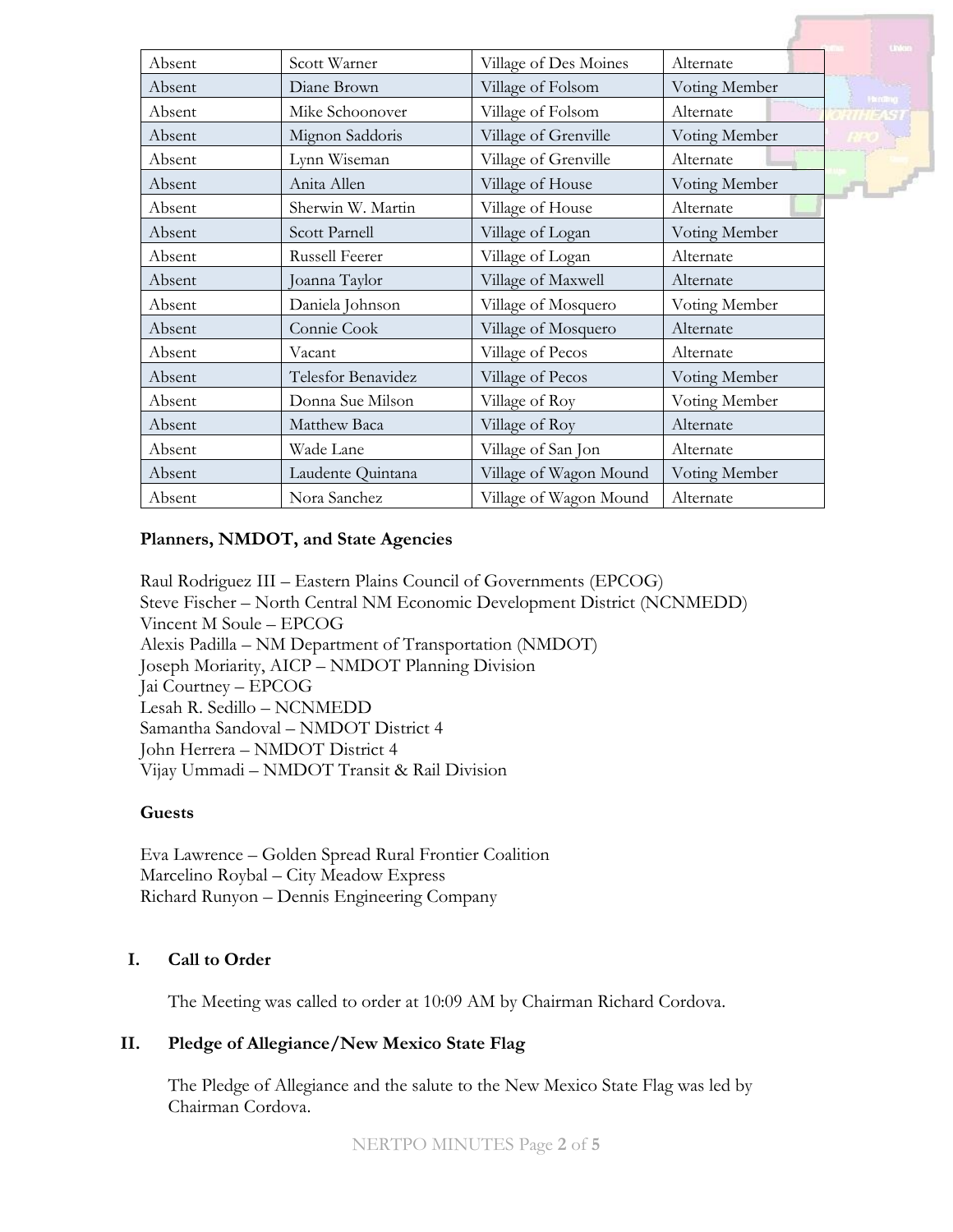#### **III. Welcome**

Chairman Cordova welcomed everyone to the virtual meeting. Individual introductions were conducted by all in attendance.

#### **IV. Approval of Agenda**

Motion to approve the agenda as presented: Jason Phillips, City of Raton Second: Daniel Gurule, City of Las Vegas With all voting in the affirmative, motion carries.

#### **V. Approval of Minutes** (September 2020-EPCOG <Zoom>)

Motion to approve the minutes as presented: Ferron Lucero – Town of Clayton Second: Jason Phillips – City of Raton With all voting in the affirmative, motion carries.

## **VI. NMDOT District Four Update/ NMDOT Staff** (Mr. James M. Gallegos-District Four Engineer and Staff)

Ms. Sandoval informed members to check for their match waivers. She is still waiting of a few items. Please, contact Ms. Sandoval at samantha.sandoval2@state.nm.us with any questions.

Mr. Joseph Moriarty stated that state has released an intradepartmental correspondence (IDC) concerning local lead projects and certifications. The memo states:

This IDC is intended to provide clarification for the certification requirements for the Local Lead Projects. All 5 certifications (Environmental, ROW, Utilities, Railroad, ITS) are required when the following conditions are met:

1) The Project has Federal Funding in ANY phase.

2) The Project required Federal Actions, i.e.; ROW acquisition of Federal Lands, etc.

3) The Project is within or crosses NMDOT Right-of-Way.

The projects that are funded with 100% State and Local funds are required to get all 5 Certifications when the following conditions are met:

1) The Project required Federal Actions, i.e.; ROW acquisition of Federal Lands, etc.

2) The Project is within or crosses NMDOT Right-of-Way.

3) They Project is funded with LGRF, MAP, CAP, Capital Outlay and the agreement is executed for State Fiscal Year 2020/2021 or Prior. The projects that are funded with the new Local Government Transportation Fund (LGTF) and DO NOT meet the conditions above will not be required to obtain the 5 certifications. The Local Entity will be required to consult with NMDOT Environmental section in order to determine the Local Entities level of effort to comply with Federal/State/and Local laws.

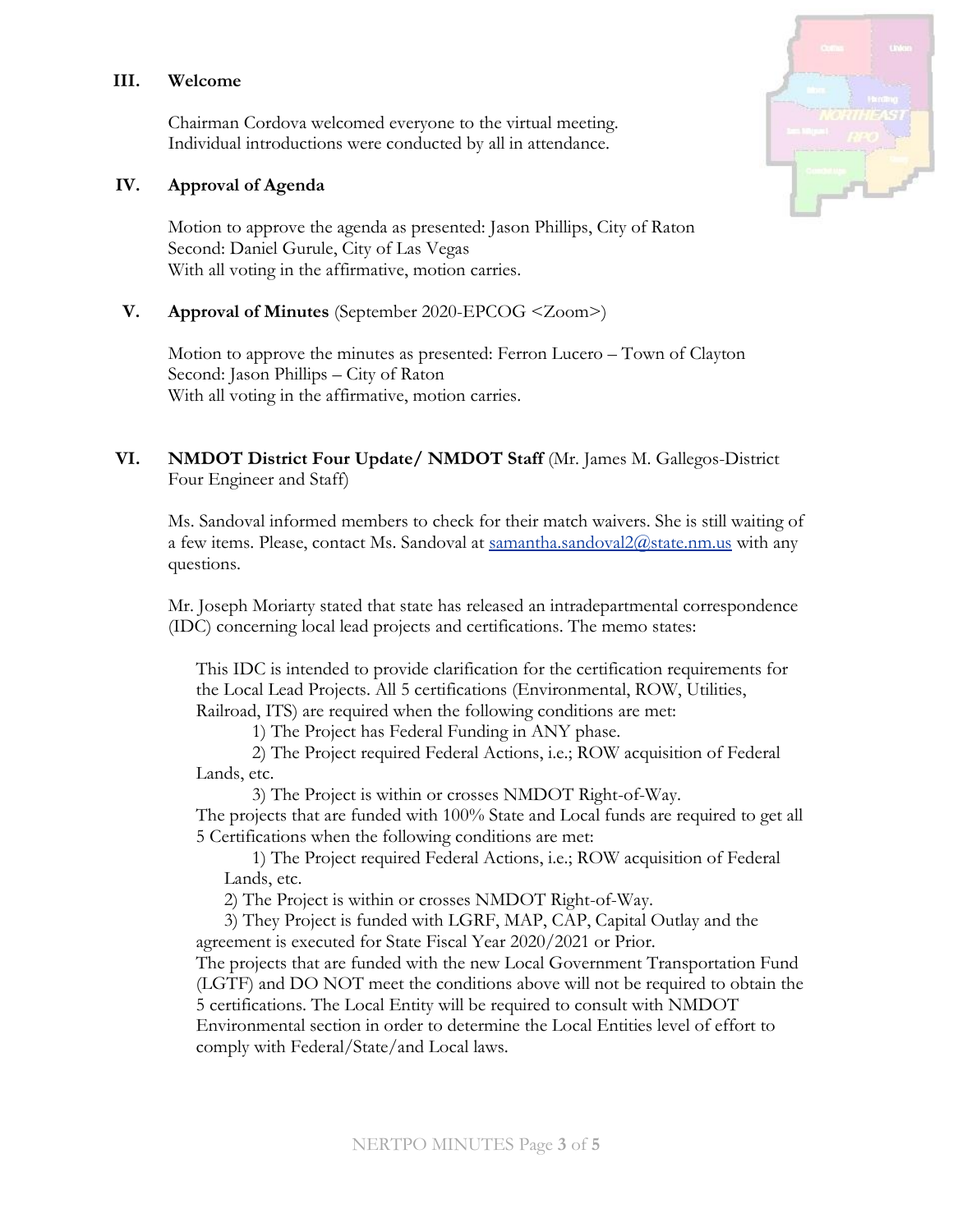# **VII. Rating & Ranking:** Public Transit Rating & Ranking (Vijay Ummadi – NMDOT Transit & Rail Division)

Presenters/Applicants

- **Golden Spread Rural Frontier Coalition** (49 USC 5311)
- **Meadow City Express** (49 USC 5311)

Each applicant presented to the membership present for rating and ranking purposes. Presentations may be made available upon request.

Members were given time to rate and rank each applicants. The overall results:

| <b>NMDOT</b><br><b>Transit</b><br>Sub-<br><b>Recipients</b> |      |                 |               |                |     |    |
|-------------------------------------------------------------|------|-----------------|---------------|----------------|-----|----|
| 5311                                                        | High | <b>Med High</b> | <b>Medium</b> | <b>Med Low</b> | Low |    |
| Golden<br>Spread                                            | 10   | 8               |               |                |     | 18 |
| <b>Meadow</b><br>City                                       | 8    |                 |               |                |     | 18 |

### **VIII. Presentation:** Project Feasibility Forms (PFFs) & Project Prospectus Forms (PPFs) (Planners)

Mr. Vincent Soule gave a brief presentation on PFFs and PPFs. The presentation used is already posted on the NERTPO website and may be accessed there. For specific questions and forms, please contact your planner.

#### **IX. Discussion:** Regional Plan Updates (NERTPO Planners)

Work will continue with the regional long-range plan. Data is currently being gathered and arranged at the time as well as content.

**X. Discussion**: Project Status update (Local Government Members)

Member entities provided a brief update on local infrastructure projects.

### **XI. Update from the NERTPO Planners/Program Managers**

Planners stated that they had no other significant update from what was stated in prior items.

#### **XII. New Business**